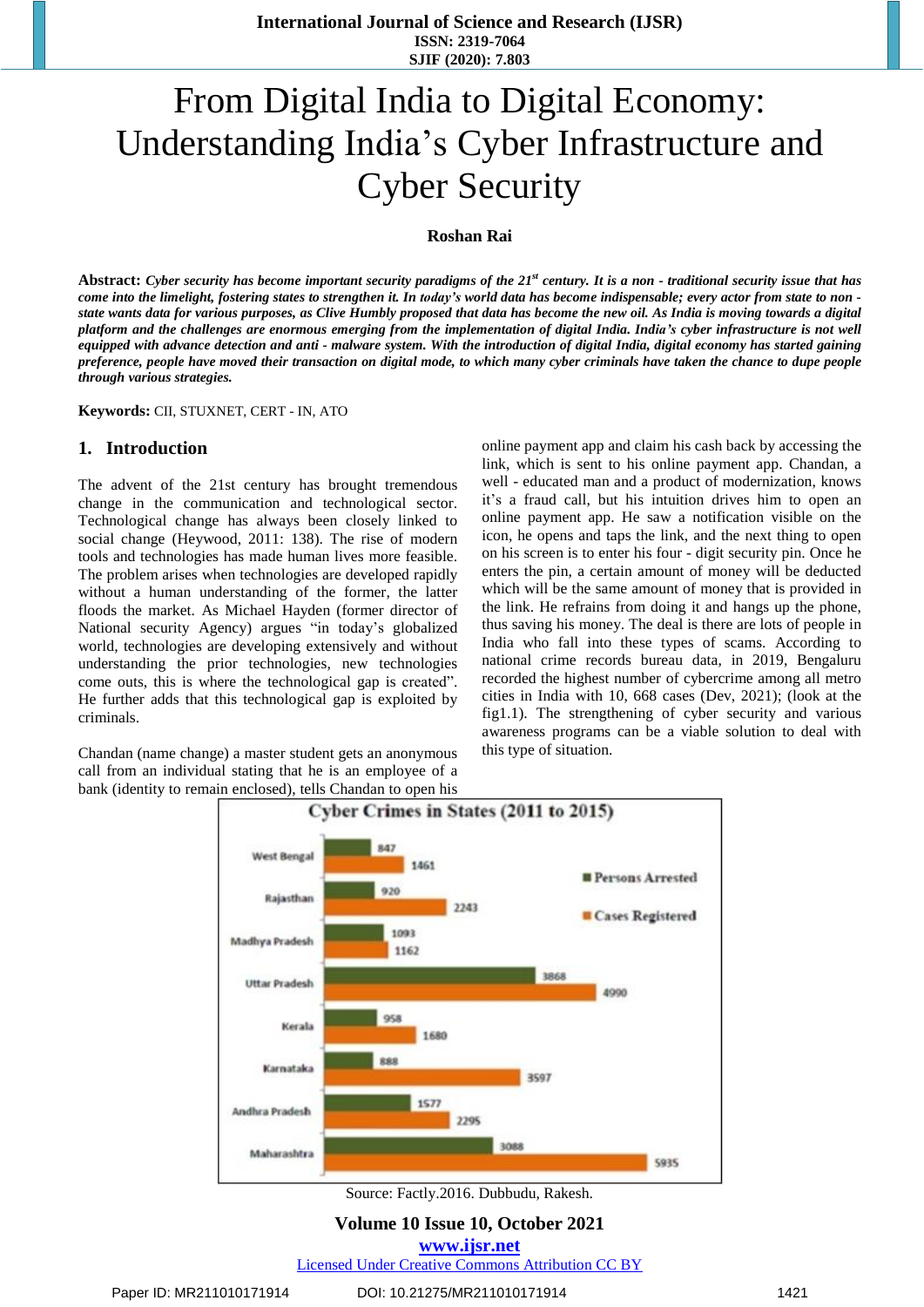# **International Journal of Science and Research (IJSR) ISSN: 2319-7064 SJIF (2020): 7.803**

Cyber security refers to the protection of the internet connected system, including hardware, software and data from cybercriminals (Seema et al, 2018). Cyber security as a non - traditional security issue has become an integral part of national security. It has become an integral part of many policy making processes, and have been a major stack in protecting the national asset. As the government of India has launched a digital India programme for fostering growth there is a critical asset like banking institutions that have to be protected, as [29] put it "digital India cannot do much without the protective wall of cyber security.

This paper is written through extensive use of secondary sources like journals, books and news articles. The study is based on descriptive analysis. The paper deals with an understanding of India's cyber security and cyber infrastructure and its critical role in digital India initiatives. Further, the article argues how India can strengthen its cyber security in the backdrop of attackers originating from transnational.

#### **What is Digital India?**

Digital India is a flagship programme of the Government of India with a vision to transform Indian society into a digitally empowered society (Boro, 2017: 922). The digital India program was launched on July  $1<sup>st</sup>$ , 2015 with a vision to empower every citizen through digital access to information, services and good governance (CNBC TV18, 2021). The core prospect of digital India is to build and strengthen digital infrastructure for the utility of citizens, governance and service for the people and the digital empowerment of citizens. The mission of digital India is to build a participative, transparent and responsive government that can reach out to the citizen and support them by providing service through mobile apps and cloud computing.

The historical trajectory of the digitization of India can be traced back to the period after liberalization, after the incumbent period of liberalization in the 1990s, India veneering change in the technological sphere marked a new beginning in the information and technology sphere. The Implementation of e - governance started to get priority as a vital element of the urban reform agenda in many government sectors. E - governance refers to the technologies used by government agencies that can transform relations with citizens, businesses and other arms of government (NISG, 2012: 16). The idea of digital India does not stand in a vacuum, there are multiple legislation and policies initiated by the Government of India to transform India into a digital hub.

Digital India program has witnessed agrowth trajectory with its various initiated bodies, there are a plethora of initiatives which include the development of broadband highways, universal access to mobile connectivity, public internet access programmes, e - governance to name a few. Many major schemes and projects such as Aadhar, Smart Cities Mission, BHIM UPI, RuPay, GSTIn, GeM (Government e - Marketplace), and DigiLocker come under the aegis of the Digital India programme (Dataquest, 2020). Digital India initiative is built on nine pillars these are; (1) the government of India aims to provide nationwide information infrastructure with the help of optical fibre especially focusing on the rural areas, which will help the rural people to get information. (2) Universal access to mobile connectivity: To achieve a vibrant digital India, it must ensure that connectivity reaches to all. India needs wireless information connectivity that can be provided by mobiles to all the masses that are not in the purview of digital reform (Boro, 2017: 923 - 924). (3) Public internet access programmes in today's world have become an integral part of society. Everything has moved online from minor to major industry operating systems. Therefore, it is necessary to have access tothe internet for the larger benefit of society. (4) E - governance: India has moved its governing system towards digitization, bio matrix thump in transaction and Aadhar linkage with bank account has become mandatory for safety and security purposes. The government of India aims to improve the processes and delivery of service through e - governance. (5) E - Kranti: it is an initiative toaware people of the benefit of e - governance by providing services through various sectors which deal with health, education, farmer, security, financial inclusion and another service. (6) Electronic manufacturing: Prime Minister Narendra Modi vision of 'make in India' propagates the idea of manufacturing electronic devices in India rather than importing from outside, this will primarily uplift the domestic manufacturing sector of India. (7) IT for jobs: This project involved training 0.5 million rural IT workforce in five years and setting up of BPOs in each northeast state. (8) Information to all: The basic motive of this initiative is to provide the citizen of India with all the information they need. It also enables communication with the government in a much easier way. (9) Early harvest programme: This comprises numerous programmes including a mass messaging platform for broadening information concerning government programmes (journal of India, 2021).

# **Digital economy**

The digital economy which is a subset of the larger digital India programme has become an integral part of society. It is estimated that India's digital economy has the potential to become a 1 trillion USD ecosystem by 2025 (Chakraborty, 2021). This will create multiple opportunities in various sectors like foreign investment; the growth of domestic digital infrastructure will also lead to the growth of medium and small businesses, but there are major challenges ahead for India's digital economy. The major challenges for the digital economy are the threat coming from the cyber world; various websites can be hacked in a blistering second by cybercriminals. The Ministry of Electronics and Information Technology in a written reply to Rajya Sabha informed that a total of 158 websites of Central and State Governments were hacked during the year 2018 and 2019 respectively (Shukla, 2019). People will fear sharing their data if the threat persists in cyberspace and jeopardize the government initiative. The challenges are far too comprehensive to detect because the attacker's identity remains largely anonymous. Digital India can harness promising outcomes only if resources and time are diverted properly (Dua, 2018). India's cyber infrastructure

India had modernized various sectors after the liberalization and the introduction of the internet in 1995, which had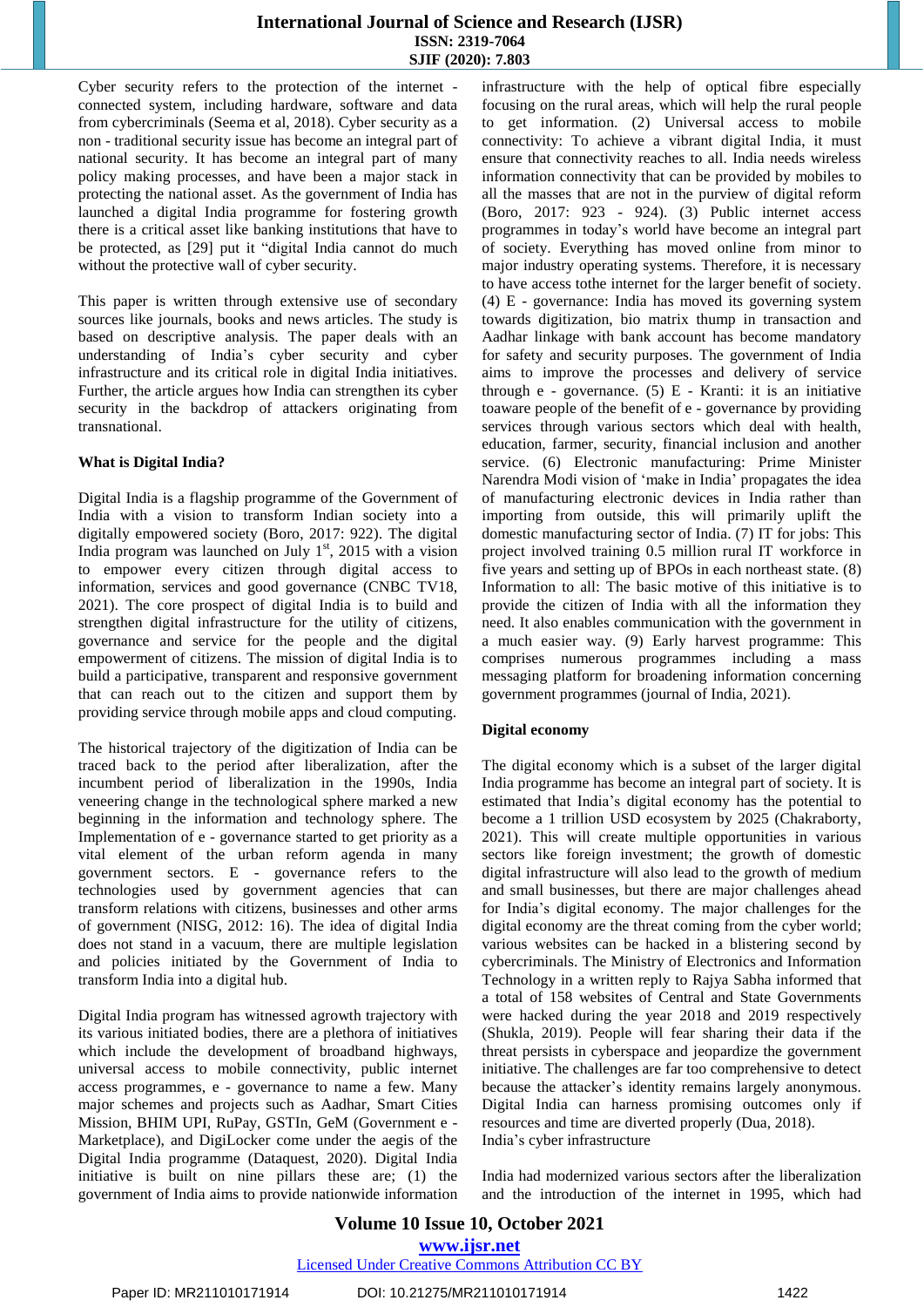### **International Journal of Science and Research (IJSR) ISSN: 2319-7064 SJIF (2020): 7.803**

marked a new beginning in India's internet paradigm (Dilipraj, 2021: 93). Today, the world has become more technology - driven with home delivery to work sitting in the home; therefore, it is necessary to have a strong cyber infrastructure for feasible purposes. Cyber infrastructure is a holistic sphere that brings intricate technologies (hardware, software, processing, and storage, communication) to facilitate a coherent end - to - end functionality in support of the application. The term 'cyber infrastructure' was coined in the late 1990s and the usage of this term pervasively began from 2003 with the publication of 'Revolutionizing science and engineering through cyber infrastructure (Stewart et. al, 2010). As (Natarajan, 2010: 148) points out cyber infrastructure are consisting of advanced computational engines (supercomputers), mass storage, high - performance next - generation network and services which are diverted to serve individuals and organizations for their better lifestyle. The viruses which are optimized for the attacking minuscule minutes can spread across countries causing widespread damage and potentially crippling cyber infrastructure (Kumar, Mukherjee, 2013). India's cyber infrastructure has also multiple loopholes; especially its critical information infrastructure (CII), there had been multiple attacks on the health sector, and financial sector to name a few.

The term "critical information infrastructure" refers to the essential infrastructure, which provides essential support to the economy and social well - being of the people and forges the functioning of the key government responsibilities (Parid, 2021). Critical information infrastructure supports every economic activity and it is intertwined with various sectors. Critical information infrastructure refers to communication and information service whose availability, reliability and resilience are essential to the functioning of the modern economy, security and other essential social value. The interdependence of these infrastructures is necessary for supporting the economy of a nation - state ranging from power distribution to transportation and finance to governance (Sharma, 2017: 26). The critical information infrastructure has varied branches like telecommunication network, transportation (railways, air traffic control, city traffic control), financial service (credit card function, online payment system, electronic stock trading), industries related to energy and manufacturing (Parid, 2021). The definition of critical infrastructure varies from country to country; its definition has been discursive over the period.

Cyber attacks are generally used for taking down critical infrastructure; cyber attack refers to gaining authorisation by an unauthorized entity to have access over other computer systems or computer networks with the intent to cause damage. It can be launched from anywhere by any individual or group using various strategies (Pratt, 2021). The use of cyber attacks is carried out by both state and non - state entities, targeting a certain critical information infrastructure (CII) causing a kinetic impact (DSCI, 2020). From the state perspective, cyber - attacks are carried to gain leverage in international affairs, national security and pre emptive measures, while non - state actors have their motive of launching cyber attacks, for example, economic benefits, espionage and propaganda. In 2007 Estonia faced a massive cyber attack, its vital infrastructure was taken down, no bomb, no explosion, the country was plunged into chaos, and news website to power system everything collapsed (ET, 2017). These showed that cyber attacks can cause huge disruption and panic in the public sphere also damaging property and lives. Cyber attacks are considered as a "next generation threat", India is among the top five target countries of malicious activity, using the Internet that ranges from cyber defamation, denial of service attack, email bombing and hacking to an individual identity. The number of cyber attacks has been steadily rising from 23 in 2004 to 2, 565 in 2008 to 10, 315 to 13, 301 in 2011 and 62, 000 until mid - 2014 (Devi, 2019), fig 1.2 shows the crime cases, 2011 - 2015.



Source: research gate. A survey on cloud forensic challenge and solutions. Simov et. al.2016

In India, section 70 of the IT Amendment Act, 2008 describes CII as "the computer resource, the incapacitation or destruction of which shall have a debilitating impact on national security, economy, public health or safety" (Parid.2021). Despite several measures taken through a legal framework, cyber - attack has swiftly targeted many sectors.

# **Volume 10 Issue 10, October 2021**

**www.ijsr.net**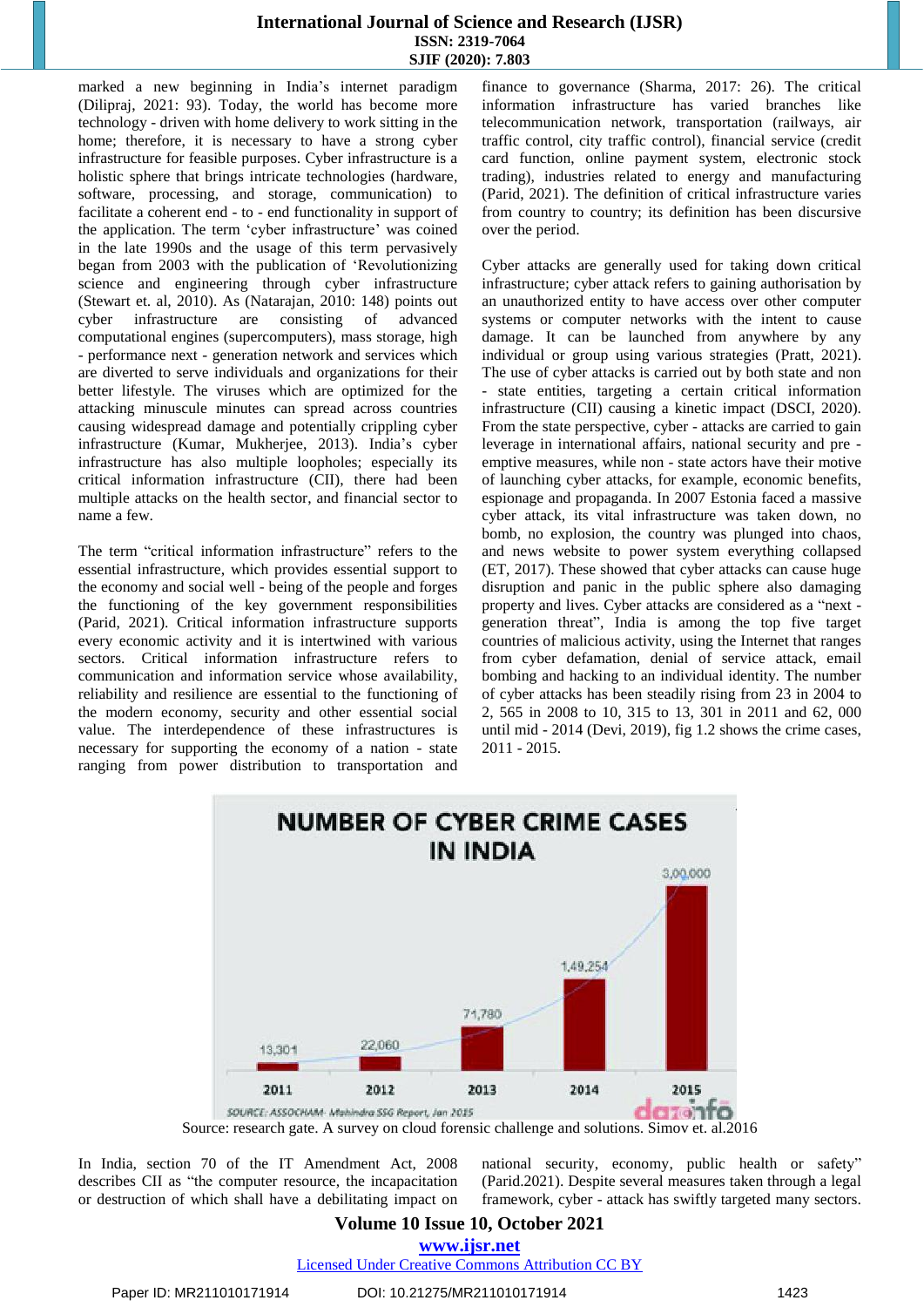India was the third most affected country by computer worm STUXNET. Many reports suggested that some 10, 000 infected Indian computers were corrupted, 15 were located at critical infrastructure facilities. These include the Gujarat and Haryana electricity board and an offshore state - owned ONGC (ET, 2017). Critical information infrastructure interconnectedness and interdependence with other infrastructure, which crosses the physical and political border has put the governance in dismay, regulation remains in dilemma. The strengthening of critical information infrastructure is the only option that remains for the state to tackle this problem.

#### **Banking and Financial sector vulnerabilities**

Banking institutions runs multiple servers which store an enormous amount of information and details of various operations such as credit card, ATMs and SWIFT service (the global financial messaging service banks use to move funds), among others (Reddy, Bhargavi, 2018: 65).

The digitization of payment services and financial transactions has become the prime driver of the digital economy. Therefore, vulnerabilities may increase in this sector, careful analysis and concerted effort is needed for securing high paced transformation of the transaction process (DSCI, 2020). Humans have developed so immensely that conventional notion has become taboo, like in today's world we may not witness an armed robbery, where guns are used and hostages are held like classic cinematography. Today robbery can take place virtually in cyberspace. Cybercriminal has entered in the realm of skulduggery which includes stealing customer debit and credit card data. The phishing activity is another major threat to financial service, the criminal extract exclusive facts consisting of credit card numbers, username and password through masquerading as a valid enterprise. It is done through mobile phone and email spoofing. The Indian banks have myriad numbers of customers and each customer have their digital preference; these preferences are based upon the customer feasibility to operate the digital system, the perception of risk associated with the digital process and the nature of information service requirements are needed of the hour. Bank has to assure a hybrid custom interaction channel (Deloitte, 2020: 10). The Reserve Bank of India directed the bank to implement a security policy, which will deal with cyber threats and cyber - hygiene in 2016 (Bhargavi, Reddy, 2018: 66). In 2018 hackers managed to siphon off over Rs 94 corer through a malware attack on the server of Pune based cosmos bank and cloning thousands of bank debit cards over two days (PTI, 2018). It is also estimated that SBI has an unprotected server that gave access to the financial information of its million customers to anyone looking for it (ET, 2021). Mobikwik the digital credit and payment processing start - up reportedly suffered a data of nearly 10 corer users. The breach saw the compromise of sensitive data, including credit and debit information, with news reports suggesting that such data was consequently posted for sale on the dark web (Banerjee, Sohini; Menon, KS Roshan, 2021). The rise of account takes over (ATO) in the Indian context has created a serious data security breach and online financial fraud (Kumar, 2021). ATO refers to the control over the account of others to steal credit or debit information and other various cybercrimes. The government has to take major steps in dealing with banking and transactions institutions, people trust these institutions. The ineffectiveness of dealing with cyber threats will create a serious breakdown in economy and ones trust.

# **Is India ready for Digital Economy?**

The introduction of digital India was a remarkable start to a holistic transition of various sectors into the digital sphere. There was a rapid change in governance, bureaucracy and functioning of various private sectors. The adoption of digital technologies and consumers adopting cashless payments is one of the attributes of the digital economy, a subset of digital India. The proliferation of data with the increased use of Smartphone has opened multiple opportunities for cyber fraud (Chudasama, 2021). India has made only modest progress in developing its policy and doctrine for cyberspace, looking at the interest of India geostrategic need, proper formulation of cyber policy is the need of the hour (The Hindu, 2021). The computer emergence response team (CERT - IN) recorded that last year, the cyber attack rose from 394, 499 in 2019 to 1, 158, 208 in the first quarter of 2021 (Chudasama, 2021). The threats to India's critical information infrastructure is immense and loaded, as it not only sustain the economy but also contains millions of data, which is important for a country, stealing and manipulating it will create a serious security concern as holistically and hampered economic growth. Information of patients, credit card details, government data and accounts of the high - profile people are at threat.

Therefore, to foster a digital economy without any hindrance, there has to be a proper implementation of cyber policy. The government has to fund R&D, proper investment should be made, encouraging the development of new software systems and firewalls and patronizing the white hackers. A partnership among both public and private sectors is needed and acknowledging the fact that cyber thieves are probably a step ahead and hence making citizens specifically aware of risks is the first step (Chakrabarty, 2020).

# **Strengthening India's Cyber infrastructure**

The national critical information infrastructure protection centre (NCIIPC) duty is to take all necessary measures to refrain from any unauthorized access, modification, disclosure, disruption, incapacitation or destruction through strategic coordination, synergy and raising information security awareness among all stakeholders. NCIIPC provide a framework for the organization to create robust information infrastructure that can stop modern cyber attacks. The NCIIPC guidelines apply to any network or link between networks that can create exposure to the critical system that support the day to day operations of commerce and government (skybox, 2016). CERT - IN is also looking after the Indian cyberspace. The nodal agency is responsible for the collection, analysis and dissemination of information on the cyber incident and taking emergency measures to contain cyber - related incidents. It is mandatory to report to the CERT - IN in the following instance (i) targeted

# **Volume 10 Issue 10, October 2021**

**www.ijsr.net**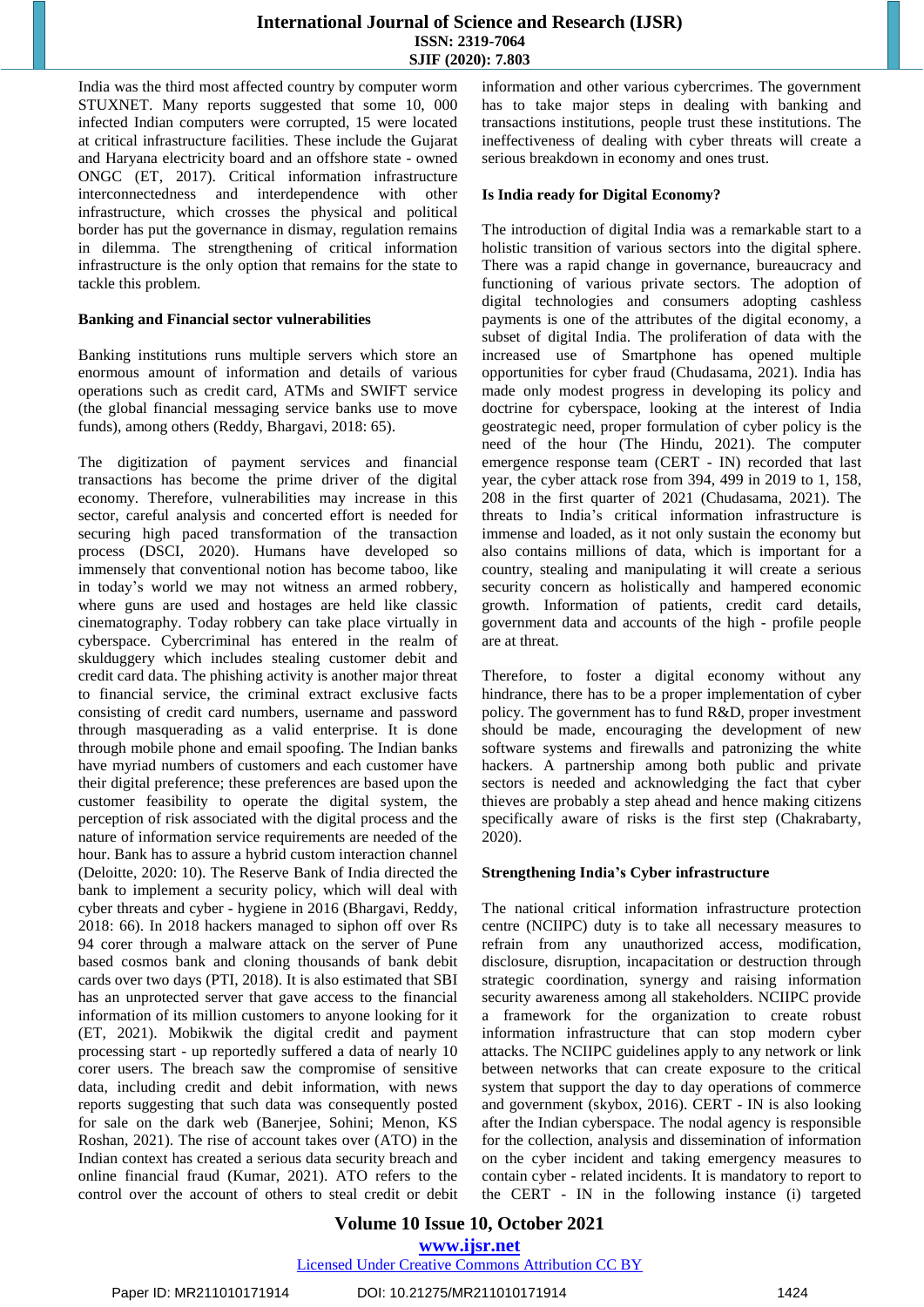# **International Journal of Science and Research (IJSR) ISSN: 2319-7064 SJIF (2020): 7.803**

intrusion or the compromising of the critical network system; (ii) unauthorized access to IT system or data; (iii) attacks on applications, such as e - governance and e commerce (Agarawal, 2021).

To deal with cyber security the government of India can take several measures like having a separate budget for cyber security. So, that more R&D and investment can be diverted to pool, empowering security leadership and strengthening security in both IT and OT environments. There is a lack of understanding between the public and private enterprises. The private industry is very sensitive to any cyber breach in their respective organisation. Therefore, both stakeholders should form entities to deal with the problems of cyber attacks. Cyber threat is a transnational problem, to deal with this transnational threat, India alone cannot do much, therefore, it has to forge alliances with other countries. For example, France and India have kick - started a bilateral cyber security technology partnership aimed at combating cybercrime, online rights and promoting digital commerce and innovation (Banister, 2019). India has also launched; centre of excellence of software development and training (CESDTs) in Cambodia, Laos PDR, Myanmar and Vietnam with enhancing digital cooperation (NDTV, 2020). India and the United States have also renewed their agreement to cooperate in the field of cyber security; the agreement was signed between the India computer emergency response team (CERT - IN), under the Ministry of Electronics and Information Technology and the Department of Homeland security Government of the United States (ET, 2017). The respective sectors and governments of India have to take cyber threats personally and have to recognize their potential threat, thereby inculcating a strong response to the attackers.

# **2. Conclusion**

Cyber security over the years has become an important paradigm; the expansion of technologies has uplifted human beings to a new height. People all over the world use computers today for various purposes, it has made our life easier while at the same time it has also increased the risk of cyber threats. It is hard to predict a cyber threat because the identity remains anonymous and also due to its transnational nature. Cyber security is concerned with making cyberspace safe from threats, cyber security is no longer limited to security, it is now linked to socio – economic factors as well, which include politics, industry, health, education and critical infrastructure. To ensure smooth functioning of the country's digital market and to ensure the stability of critical cyber infrastructure, well - functioning cyber security should be at place. For the success of government initiatives like digital India, make in India and smart cities, cyber security is critical. The future of cyber security in India will improve in days to come but mere initiatives and policies will not do much to deal with myriad problems that are emerging in this domain. The various critical sectors are the backbone of Indian economy, without proper cyber security implication, it will create and open feast for cyber attackers. India trajectory to digital economy is holistic process. There are sectors that support digital economy like energy, healthcare and financial. All these sectors are intertwined and interlinked together for functioning of the nation economy. Therefore, implementation of pervasive pragmatic polices are needed in cyber realm, fostering better economic development without hindrances.

# **References**

- [1] Chakrabarty, Pradip. , n.d. Digital India cannot do much without the protective wall of cyber security, Higher education review.
- [2] Banerjee, Sohini; Menon, KS Roshan. 2021. Why it is important to build cyber-resilience for finiancial entities in India. Financial Expres. URL [https://www.financialexpress.com/brandwagon/writers](https://www.financialexpress.com/brandwagon/writers-alley/why-it-is-important-to-build-cyber-resilience-for-financial-entites-in-India/2274549/lite/) [-alley/why-it-is-important-to-build-cyber-resilience](https://www.financialexpress.com/brandwagon/writers-alley/why-it-is-important-to-build-cyber-resilience-for-financial-entites-in-India/2274549/lite/)[for-financial-entites-in-India/2274549/lite/](https://www.financialexpress.com/brandwagon/writers-alley/why-it-is-important-to-build-cyber-resilience-for-financial-entites-in-India/2274549/lite/)
- [3] Reddy, Lokhanadha. Bhargavi, v., 2018. Cyber security attacks in the banking sector emerging security challenges and threats. International association of scientific innovation and research. ISBN (online) 2328-3696.p65.
- Parid, Ankit. 2021. What is critical information infrastructure: for dummies. MY LAWRD. [https://www.mylawrd.com/what-is-critical](https://www.mylawrd.com/what-is-critical-information-infrastructure-for-dummies)[information-infrastructure-for-dummies](https://www.mylawrd.com/what-is-critical-information-infrastructure-for-dummies)
- [5] Journals of India. Nine pillars Digital India mission. URL [https://journalsofindia.com/nine-pillars-digital](https://journalsofindia.com/nine-pillars-digital-india-mission)[india-mission.](https://journalsofindia.com/nine-pillars-digital-india-mission) (Accessed 30-08.21)
- [6] Natarajan, (vol 52, no 4). (December 2005). Cyberinfrastructure: an opportunity for education and implication for research libraries. p.148. Retrieved from [http://nopr.niscair.res.in](http://nopr.niscair.res.in/)
- [7] Deloitte. 2020. Cyber security the Indian banking industry: part 1 will 2020 redefine the cyber security ecosystem. Pp.05-08. URL [https://www2.deloitte.com/content/dam/Deloitte/in/Do](https://www2.deloitte.com/content/dam/Deloitte/in/Document/risk/in-ra-cybersecurity-in-the-indian-banking-industry-noexp.pdf) [cument/risk/in-ra-cybersecurity-in-the-indian-banking](https://www2.deloitte.com/content/dam/Deloitte/in/Document/risk/in-ra-cybersecurity-in-the-indian-banking-industry-noexp.pdf)[industry-noexp.pdf](https://www2.deloitte.com/content/dam/Deloitte/in/Document/risk/in-ra-cybersecurity-in-the-indian-banking-industry-noexp.pdf) Accessed on 03-08.2021
- [8] Sharma, Manish. 2017. Securing critical information infrastructure new. Institute for defence studies and analyses, New Delhi.p.26.
- [9] DSCI. 2020. National cyber security strategy 2020. URL [https://www.dsci.in/sites/default/files/document/resour](https://www.dsci.in/sites/default/files/document/resource_centre/National%20cyber%20security%20strategy%202020%20DSCI%20submission.pdf) [ce\\_centre/National%20cyber%20security%20strategy](https://www.dsci.in/sites/default/files/document/resource_centre/National%20cyber%20security%20strategy%202020%20DSCI%20submission.pdf) [%202020%20DSCI%20submission.pdf.](https://www.dsci.in/sites/default/files/document/resource_centre/National%20cyber%20security%20strategy%202020%20DSCI%20submission.pdf) (Accessed on 3-08.2021).
- [10] ET online. 2017. Critical infrastructure on target: A cyber attack that could be worse than war. The economic times. URL [https://m.economictimes.com/tech/internet/critical](https://m.economictimes.com/tech/internet/critical-infrastructure-on-target-a-cyber-attack-that-could-be-worse-than-war/articleshow/61508816.cms)[infrastructure-on-target-a-cyber-attack-that-could-be](https://m.economictimes.com/tech/internet/critical-infrastructure-on-target-a-cyber-attack-that-could-be-worse-than-war/articleshow/61508816.cms)[worse-than-war/articleshow/61508816.cmsA](https://m.economictimes.com/tech/internet/critical-infrastructure-on-target-a-cyber-attack-that-could-be-worse-than-war/articleshow/61508816.cms)ccessed on 1-08.2021.
- [11] PTI. 2018. Cosmos bank's server hacked; RS 94 corer siphoned off in 2 days. The economic times. URL [https://m.economic.com/industry/banking/finance/bank](https://m.economic.com/industry/banking/finance/banking/cosmos-banks-server-hacked-rs-94-crore-siphoned-off-in-2-days/amp_articleshow/6539947.cms) [ing/cosmos-banks-server-hacked-rs-94-crore](https://m.economic.com/industry/banking/finance/banking/cosmos-banks-server-hacked-rs-94-crore-siphoned-off-in-2-days/amp_articleshow/6539947.cms)[siphoned-off-in-2-days/amp\\_articleshow/6539947.cms](https://m.economic.com/industry/banking/finance/banking/cosmos-banks-server-hacked-rs-94-crore-siphoned-off-in-2-days/amp_articleshow/6539947.cms)
- [12] Banister, Adam. 2019. France and India strengthen ties through cybersecurity cooperation agreement. The daily swig, cyber security news and views. URL [https://portswigger.net/daily-swig/amp/france-and](https://portswigger.net/daily-swig/amp/france-and-india-strengthen-ties-through-cybersecurity-cooperation-agreement#aoh=16273777777852&referrer=https%3A%2F%2Fwww.google.com&_tf=From%20%251%24s)[india-strengthen-ties-through-cybersecurity](https://portswigger.net/daily-swig/amp/france-and-india-strengthen-ties-through-cybersecurity-cooperation-agreement#aoh=16273777777852&referrer=https%3A%2F%2Fwww.google.com&_tf=From%20%251%24s)[cooperation-](https://portswigger.net/daily-swig/amp/france-and-india-strengthen-ties-through-cybersecurity-cooperation-agreement#aoh=16273777777852&referrer=https%3A%2F%2Fwww.google.com&_tf=From%20%251%24s)

# **Volume 10 Issue 10, October 2021**

**www.ijsr.net**